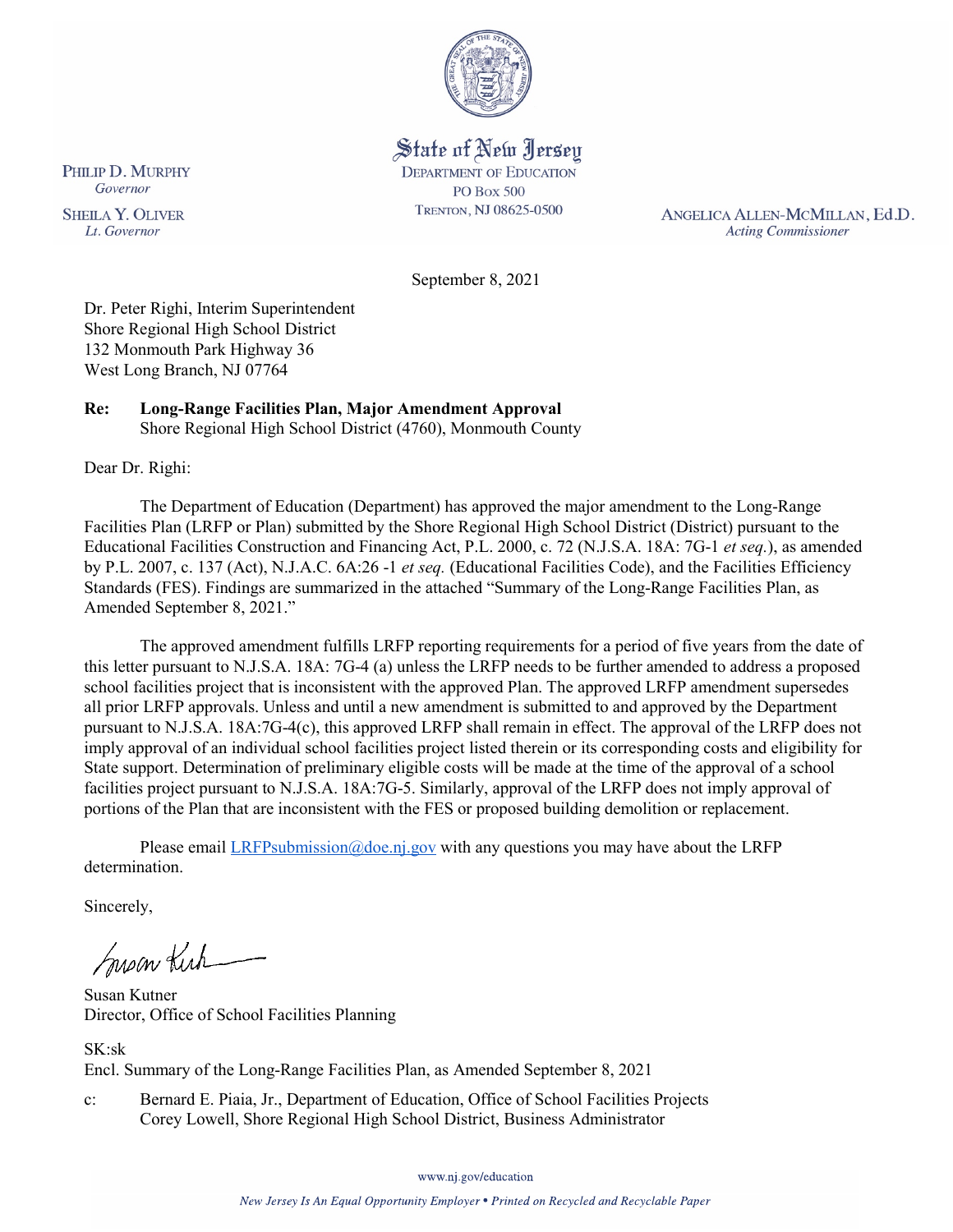## **Shore Regional High School District (4760) Summary of the Long-Range Facilities Plan, as Amended September 8, 2021**

The Department of Education (Department) has completed its review of the major amendment to the Long-Range Facilities Plan (LRFP or Plan) submitted by the Shore Regional High School District (District) pursuant to the Educational Facilities Construction and Financing Act, P.L. 2000, c. 72 (N.J.S.A. 18A: 7G-1 *et seq.*), as amended by P.L. 2007, c. 137 (Act), N.J.A.C. 6A:26-1 et seq. (Educational Facilities Code), and the Facilities Efficiency Standards (FES).

The following provides a summary of the District's approved amended LRFP. The summary is based on the standards set forth in the Act, the Educational Facilities Code, the FES, District-reported information in the Department's LRFP reporting system, and supporting documentation. The referenced reports in *italic* text are standard reports available on the Department's LRFP website.

## **1. Inventory Overview**

The District is classified as a Regular Operating District (ROD) for funding purposes. It provides services for students in grades 9-12.

The District identified existing and proposed schools, sites, buildings, rooms, and site amenities in its LRFP. Table 1 lists the number of existing and proposed district schools, sites, and buildings. Detailed information can be found in the *School Asset Inventory Report* and the *Site Asset Inventory Report.*

**As directed by the Department, school facilities projects that have received initial approval by the Department and have been approved by the voters, if applicable, are represented as "existing" in the LRFP.** Approved projects that include new construction and/or the reconfiguration/reassignment of existing program space are as follows: n/a.

| Category                                     | <b>Existing</b> | <b>Proposed</b> |
|----------------------------------------------|-----------------|-----------------|
| Number of Schools (assigned DOE school code) |                 |                 |
| Number of School Buildings <sup>1</sup>      |                 |                 |
| Number of Non-School Buildings <sup>2</sup>  |                 |                 |
| Number of Vacant Buildings                   |                 |                 |
| Number of Sites                              |                 |                 |

#### **Table 1: Number of Schools, School Buildings, and Sites**

Based on the existing facilities inventory submitted by the District:

- Schools using leased buildings (short or long-term):  $n/a$
- Schools using temporary classroom units (TCUs), excluding TCUs supporting construction: n/a
- Vacant/unassigned school buildings:  $n/a$

 $\overline{a}$ 

<span id="page-1-1"></span><span id="page-1-0"></span>*<sup>1</sup>* Includes district-owned buildings and long-term leases serving students in district-operated programs

<sup>&</sup>lt;sup>2</sup> Includes occupied district-owned buildings not associated with a school, such as administrative buildings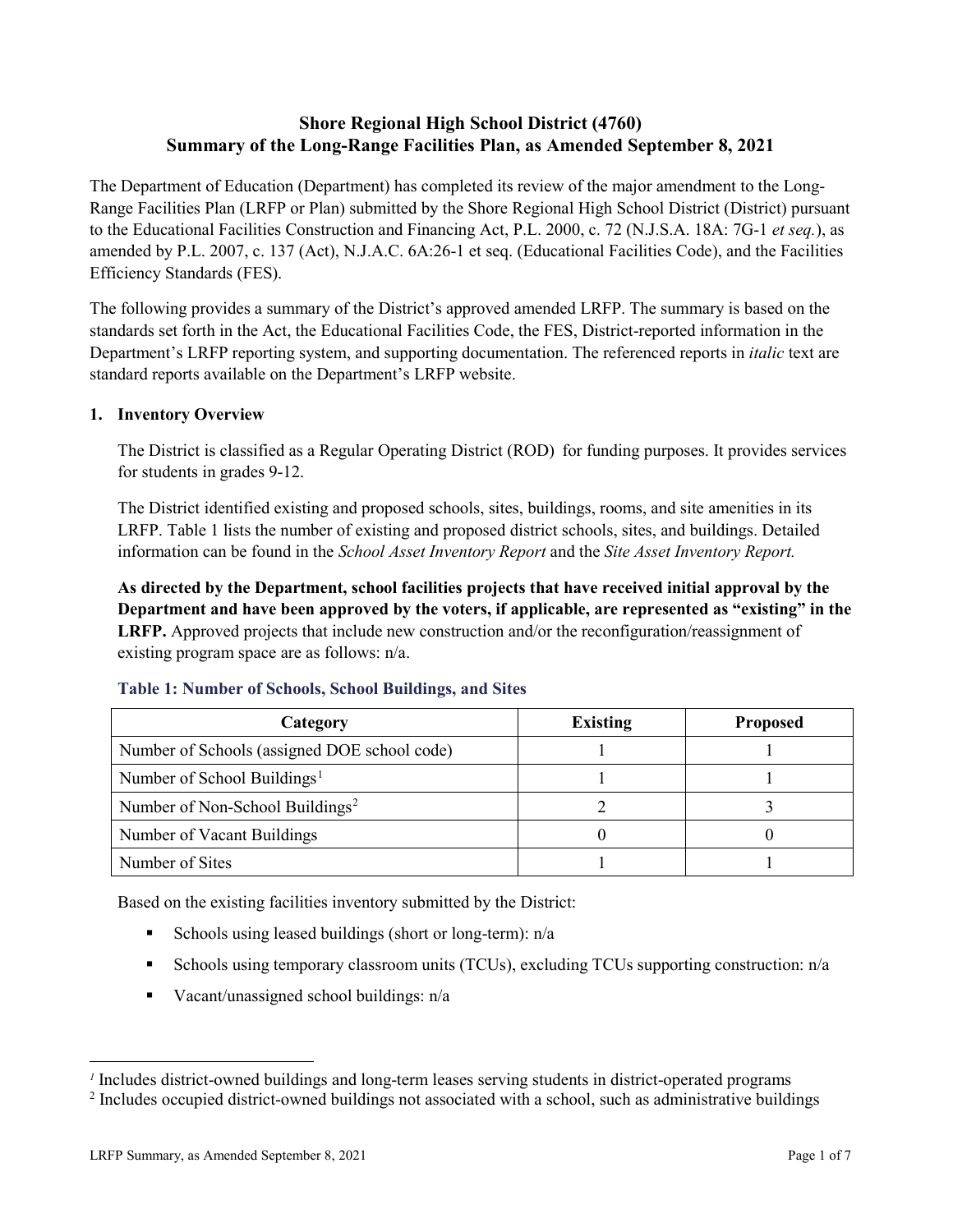Findings:

The Department has determined that the proposed inventory is adequate for approval of the District's LRFP amendment. However, the LRFP determination does not imply approval of an individual school facilities project listed within the LRFP; the District must submit individual project applications for project approval.

## **2. District Enrollments**

The District determined the number of students, or "proposed enrollments," to be accommodated for LRFP planning purposes on a district-wide basis and in each school.

The Department minimally requires the submission of a standard cohort-survival projection using historic enrollment data from the Application for School State Aid (ASSA) or NJ Smart. The cohort-survival method projection method forecasts future students based upon the survival of the existing student population as it moves from grade to grade. A survival ratio of less than 1.00 indicates a loss of students, while a survival ratio of more than 1.00 indicates the class size is increasing. For example, if a survival ratio tracking first to second grade is computed to be 1.05, the grade size is increasing by 5% from one year to the next. The cohort-survival projection methodology works well for communities with stable demographic conditions. Atypical events impacting housing or enrollments, such as an economic downturn that halts new housing construction or the opening of a charter or private school, typically makes a cohort-survival projection less reliable.

## **Proposed enrollments are based on a standard cohort-survival enrollment projection.**

Adequate supporting documentation was submitted to the Department to justify the proposed enrollments. Table 2 provides a comparison of existing and projected enrollments. All totals include special education students.

|                              | <b>Existing Enrollments</b> | <b>District Proposed Enrollments</b> |
|------------------------------|-----------------------------|--------------------------------------|
| <b>Grades</b>                | 2020-21                     | 2025-26                              |
| PK (excl. private providers) |                             |                                      |
| Grades K to 5                |                             |                                      |
| Grades 6 to 8                |                             |                                      |
| Grades 9 to 12               | 608                         | 518                                  |
| <b>Totals PK to 12</b>       | 608                         | 518                                  |

# **Table 2: Enrollments**

Findings:

The Department has determined the District's proposed enrollments to be acceptable for approval of the District's LRFP amendment. The Department will require a current enrollment projection at the time an application for a school facilities project is submitted incorporating the District's most recent enrollments in order to verify that the LRFP's planned capacity is appropriate for the updated enrollments.

# **3. District Practices Capacity**

Based on information provided in the room inventories, District Practices Capacity was calculated for each school building to determine whether adequate capacity is proposed for the projected enrollments based on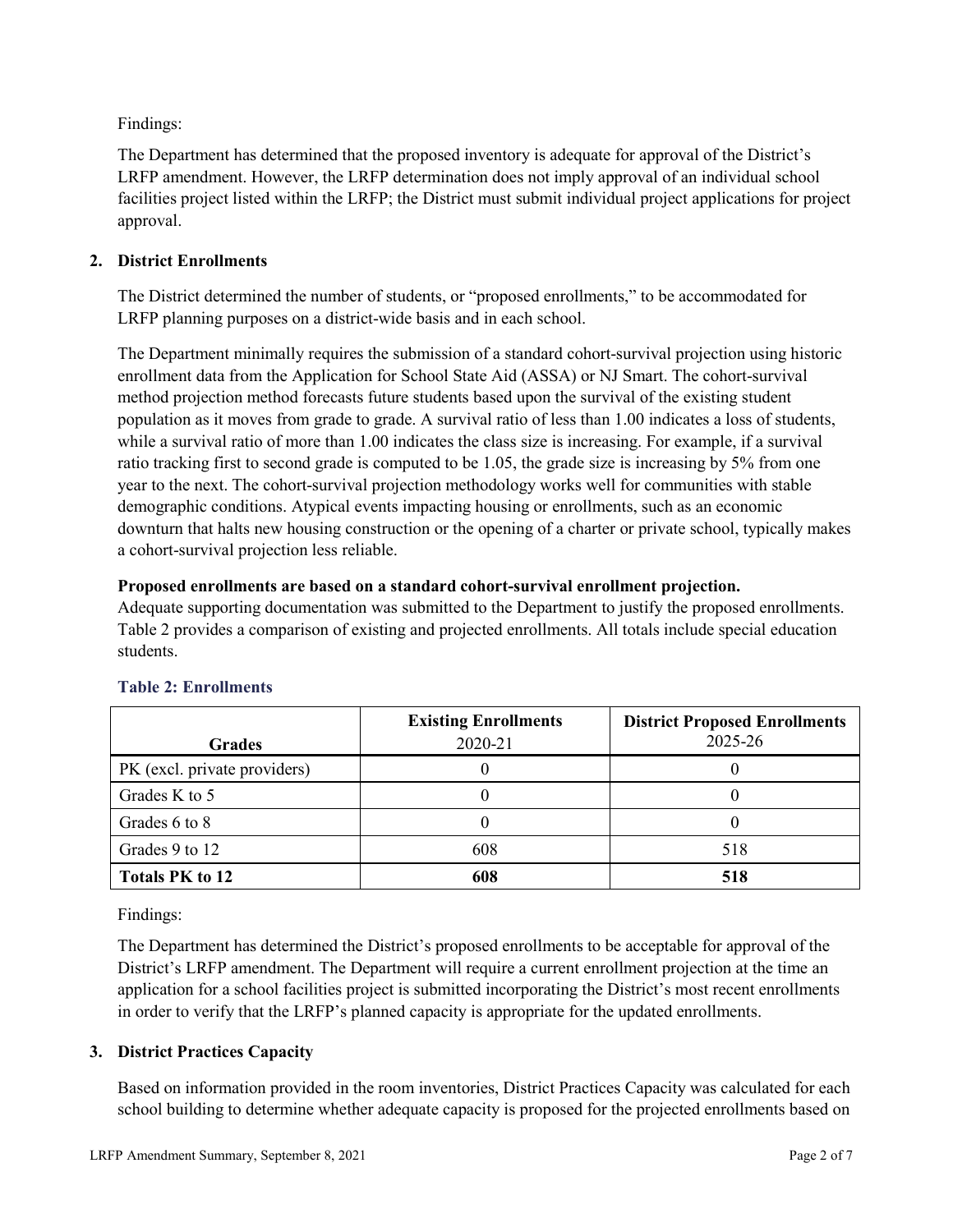district scheduling and class size practices. The capacity totals assume instructional buildings can be fully utilized regardless of school sending areas, transportation, and other operational issues. The calculations only consider district-owned buildings and long-term leases; short term leases and temporary buildings are excluded. **A capacity utilization factor of 90% for classrooms serving grades K-8 and 85% for classrooms serving grades 9-12 is applied in accordance with the FES.** No capacity utilization factor is applied to preschool classrooms.

In certain cases, districts may achieve adequate District Practices Capacity to accommodate enrollments but provide inadequate square feet per student in accordance with the FES, resulting in educational adequacy issues and "Unhoused Students." Unhoused students are considered in the "Functional Capacity" calculations used to determine potential State support for school facilities projects and are analyzed in Section 4.

Table 3 provides a summary of proposed enrollments and existing and proposed District-wide capacities. Detailed information can be found in the LRFP website reports titled *FES and District Practices Capacity Report, Existing Rooms Inventory Report, and Proposed Rooms Inventory Report.*

| <b>Grades</b>              | <b>Proposed</b><br><b>Enrollments</b> | <b>Existing</b><br><b>District</b><br><b>Practices</b><br>Capacity | <b>Existing</b><br>Deviation* | <b>Proposed</b><br><b>District</b><br><b>Practices</b><br>Capacity | <b>Proposed</b><br>Deviation* |
|----------------------------|---------------------------------------|--------------------------------------------------------------------|-------------------------------|--------------------------------------------------------------------|-------------------------------|
| Elementary ( $PK$ to 5)    | 0                                     | 0.00                                                               | 0.00                          | 0.00                                                               | 0.00                          |
| Middle $(6 \text{ to } 8)$ | 0                                     | 0.00                                                               | 0.00                          | 0.00                                                               | 0.00                          |
| High $(9 \text{ to } 12)$  | 518                                   | 537.20                                                             | 19.20                         | 537.20                                                             | 19.20                         |
| <b>District Totals</b>     | 518                                   | 537.20                                                             | 19.20                         | 537.20                                                             | 19.20                         |

## **Table 3: District Practices Capacity Analysis**

*\* Positive numbers signify surplus capacity; negative numbers signify inadequate capacity. Negative values for District Practices capacity are acceptable for approval if proposed enrollments do not exceed 100% capacity utilization.*

Considerations:

- Based on the proposed enrollments and existing room inventories, the District is projected to have inadequate capacity for the following grade groups, assuming all school buildings can be fully utilized: n/a
- Adequate justification has been provided by the District if the proposed capacity for a school significantly deviates from the proposed enrollments. Generally, surplus capacity is acceptable for LRFP approval if additional capacity is not proposed through new construction.

## Findings:

The Department has determined that proposed District capacity, in accordance with the proposed enrollments, is adequate for approval of the District's LRFP amendment. The Department will require a current enrollment projection at the time an application for a school facilities project is submitted, incorporating the District's most recent Fall Enrollment Report, in order to verify that the LRFP's planned capacity meets the District's updated enrollments.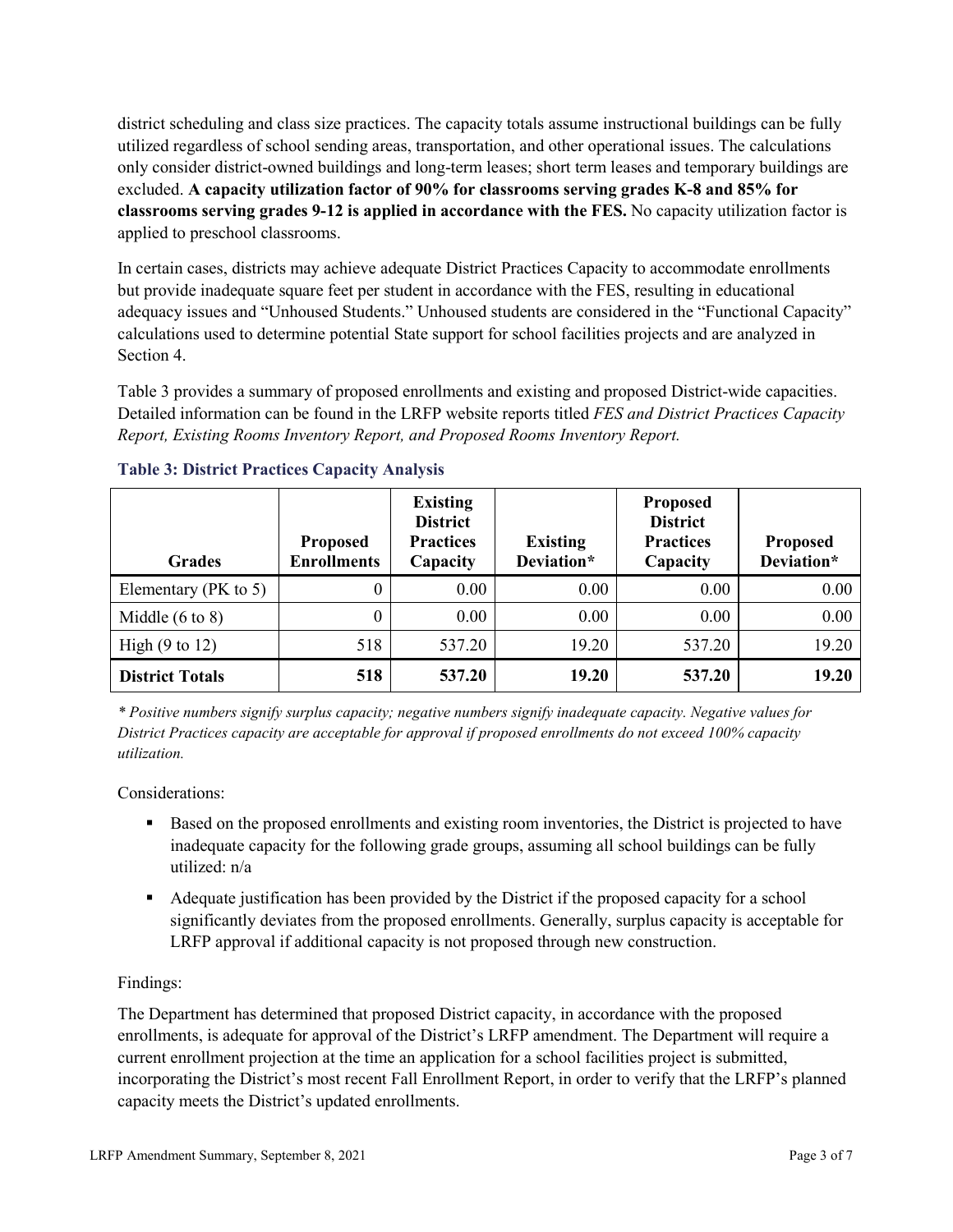#### **4. New Construction Funding Eligibility**

*Functional Capacity* was calculated and compared to the proposed enrollments to provide a **preliminary estimate** of Unhoused Students and new construction funding eligibility. **A final determination will be made at the time of project application approval.**

*Functional Capacity* is the adjusted gross square footage of a school building *(total gross square feet minus excluded space)* divided by the minimum area allowance per full-time equivalent student for the grade level contained therein. *Unhoused Students* is the number of students projected to be enrolled in the District that exceeds the Functional Capacity of the District's schools pursuant to N.J.A.C. 6A:26-2.2(c). *Excluded Square Feet* includes (1) square footage exceeding the FES for any pre-kindergarten, kindergarten, general education, or self-contained special education classroom; (2) grossing factor square footage *(corridors, stairs, mechanical rooms, etc.)* that exceeds the FES allowance, and (3) square feet proposed to be demolished or discontinued from use. Excluded square feet may be revised during the review process for individual school facilities projects.

Table 4 provides a preliminary assessment of the Functional Capacity, Unhoused Students, and Estimated Maximum Approved Area for Unhoused Students for each FES grade group. The calculations exclude temporary facilities and short-term leased buildings. School buildings proposed for whole or partial demolition or reassignment to a non-school use are excluded from the calculations pending project application review. If a building is proposed to be reassigned to a different school, the square footage is applied to the proposed grades after reassignment. Buildings that are not assigned to a school are excluded from the calculations. In addition, only preschool students eligible for state funding (former ECPA students) are included. Detailed information concerning the calculations can be found in the *Functional Capacity and Unhoused Students Report* and the *Excluded Square Footage Report.*

| Category                                     | PK/K to 5 | 6 to 8   | 9 to 12 | <b>Total</b> |
|----------------------------------------------|-----------|----------|---------|--------------|
| Eligible PK /K-12 Proposed Enrollments       | $\theta$  | $\theta$ | 518     |              |
| FES Area Allowance (SF/student)              | 125.00    | 134.00   | 151.00  |              |
| <b>Prior to Completion of Proposed Work:</b> |           |          |         |              |
| <b>Existing Gross Square Feet</b>            | $\theta$  | $\theta$ | 142,953 | 142,953      |
| <b>Adjusted Gross Square Feet</b>            | $\theta$  | $\theta$ | 141,991 | 141,991      |
| <b>Adjusted Functional Capacity</b>          | 0.00      | 0.00     | 940.34  |              |
| <b>Unhoused Students</b>                     | 0.00      | 0.00     | 0.00    |              |
| Est. Max. Area for Unhoused Students         | 0.00      | 0.00     | 0.00    |              |
| <b>After Completion of Proposed Work:</b>    |           |          |         |              |
| Gross Square Feet                            | $\theta$  | $\theta$ | 146,823 | 146,823      |
| New Gross Square Feet                        | $\theta$  | $\theta$ | 38,700  | 3,870        |
| <b>Adjusted Gross Square Feet</b>            | $\Omega$  | $\Omega$ | 145,861 | 145,861      |
| <b>Functional Capacity</b>                   | 0.00      | 0.00     | 965.97  |              |
| <b>Unhoused Students after Construction</b>  | 0.00      | 0.00     | 0.00    |              |
| Est. Max. Area Remaining                     | 0.00      | 0.00     | 0.00    |              |

#### **Table 4: Estimated Maximum Approved Area for Unhoused Students**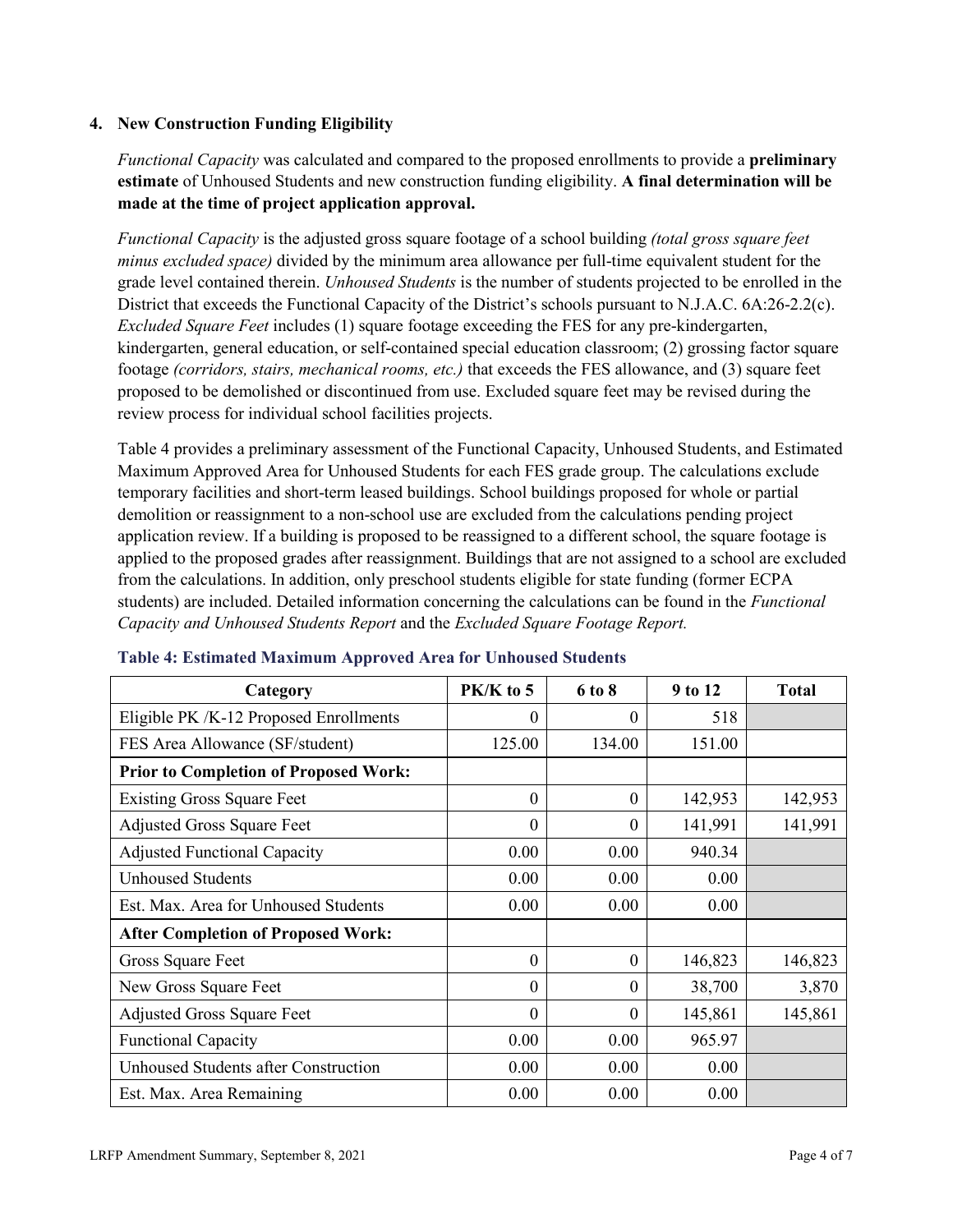Facilities used for non-instructional or non-educational purposes are ineligible for State support under the Act. However, projects for such facilities shall be reviewed by the Department to determine whether they are consistent with the District's LRFP and whether the facility, if it is to house students (full or part time) conforms to educational adequacy requirements. These projects shall conform to all applicable statutes and regulations.

Estimated costs represented in the LRFP by the District are for capital planning purposes only. The estimates are not intended to represent preliminary eligible costs or final eligible costs of approved school facilities projects.

Considerations:

- The District does not have approved projects pending completion, as noted in Section 1, that impact the Functional Capacity calculations.
- **The Functional Capacity calculations** *exclude* square feet proposed for demolition or discontinuation for the following FES grade groups and school buildings pending a feasibility study and project review: n/a.
- Based on the preliminary assessment, the District has Unhoused Students prior to the completion of proposed work for the following FES grade groups: n/a.
- New construction is proposed for the following FES grade groups: 9-12.
- Proposed new construction exceeds the estimated maximum area allowance for Unhoused Students prior to the completion of the proposed work for the following grade groups: n/a.
- The District, based on the preliminary LRFP assessment, will not have Unhoused Students after completion of the proposed LRFP work. If the District is projected to have Unhoused Students, adequate justification has been provided to confirm educational adequacy in accordance with Section 6 of this determination.

## Findings:

Functional Capacity and Unhoused Students calculated in the LRFP are preliminary estimates. Preliminary Eligible Costs (PEC) and Final Eligible Costs (FEC) will be included in the review process for specific school facilities projects. A feasibility study undertaken by the District is required if building demolition or replacement is proposed per N.J.A.C. 6A:26-2.3(b)(10).

## **5. Proposed Work**

The District assessed program space, capacity, and physical plant deficiencies to determine corrective actions. Capital maintenance, or *"system actions,"* address physical plant deficiencies due to operational, building code, and /or life cycle issues. Inventory changes, or *"inventory actions,*" add, alter, or eliminate sites, site amenities, buildings, and/or rooms.

The Act (N.J.S.A. 18A:7G-7b) provides that all school facilities shall be deemed suitable for rehabilitation unless a pre-construction evaluation undertaken by the District demonstrates to the satisfaction of the Commissioner that the structure might pose a risk to the safety of the occupants even after rehabilitation or that rehabilitation is not cost-effective. Pursuant to N.J.A.C. 6A:26-2.3(b)(10), the Commissioner may identify school facilities for which new construction is proposed in lieu of rehabilitation for which it appears from the information presented that new construction is justified, provided, however, that for such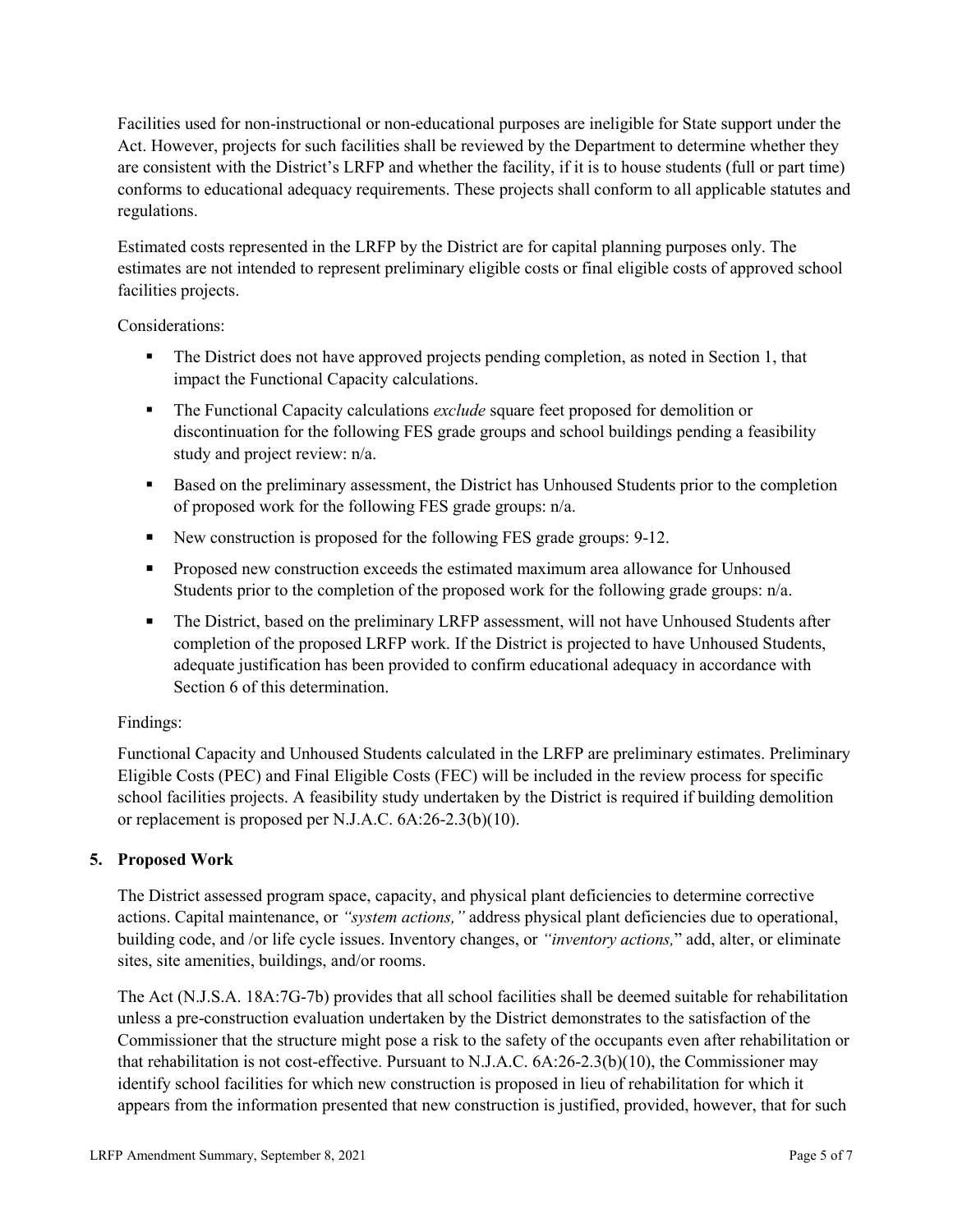school facilities so identified, the District must submit a feasibility study as part of the application for the specific school facilities project. The cost of each proposed building replacement is compared to the cost of additions or rehabilitation required to eliminate health and safety deficiencies and to achieve the District's programmatic model.

Table 5 lists the scope of work proposed for each school based on the building(s) serving their student population. Proposed inventory changes are described in the LRFP website reports titled *"School Asset Inventory Report and "Proposed Room Inventory Report."* Information concerning proposed systems work, or capital maintenance can be found in the "LRFP Systems Action Summary Report."

With the completion of the proposed work, the following schools are proposed to be eliminated: n/a; the following schools are proposed to be added: n/a.

| <b>Proposed Scope of Work</b>                                                                  | <b>Applicable Schools</b> |
|------------------------------------------------------------------------------------------------|---------------------------|
| <b>Renovation only</b> (no new construction)                                                   |                           |
| System actions only (no inventory actions)                                                     | n/a                       |
| Existing inventory actions only (no systems actions)                                           | n/a                       |
| Systems and inventory changes                                                                  | n/a                       |
| <b>New construction</b>                                                                        |                           |
| Building addition only (no systems actions)                                                    | n/a                       |
| Renovation and building addition (system, existing<br>inventory, and new construction actions) | Shore Regional HS (050)   |
| New building on existing site                                                                  | n/a                       |
| New building on new or expanded site                                                           | n/a                       |
| Site and building disposal (in addition to above scopes)                                       |                           |
| Partial building demolition                                                                    | n/a                       |
| Whole building demolition                                                                      | n/a                       |
| Site and building disposal or discontinuation of use                                           | n/a                       |

#### **Table 5: School Building Scope of Work**

Findings:

The Department has determined that the proposed work is adequate for approval of the District's LRFP amendment. However, Department approval of proposed work in the LRFP does not imply the District may proceed with a school facilities project. The District must submit individual project applications with cost estimates for Department project approval. Both school facilities project approval and other capital project review require consistency with the District's approved LRFP.

## **6. Proposed Room Inventories and the Facilities Efficiency Standards**

The District's proposed school buildings were evaluated to assess general educational adequacy in terms of compliance with the FES area allowance pursuant to N.J.A.C. 6A:26-2.2 and 2.3.

District schools proposed to provide less square feet per student than the FES after the completion of proposed work as indicated in Table 5 are as follows: n/a